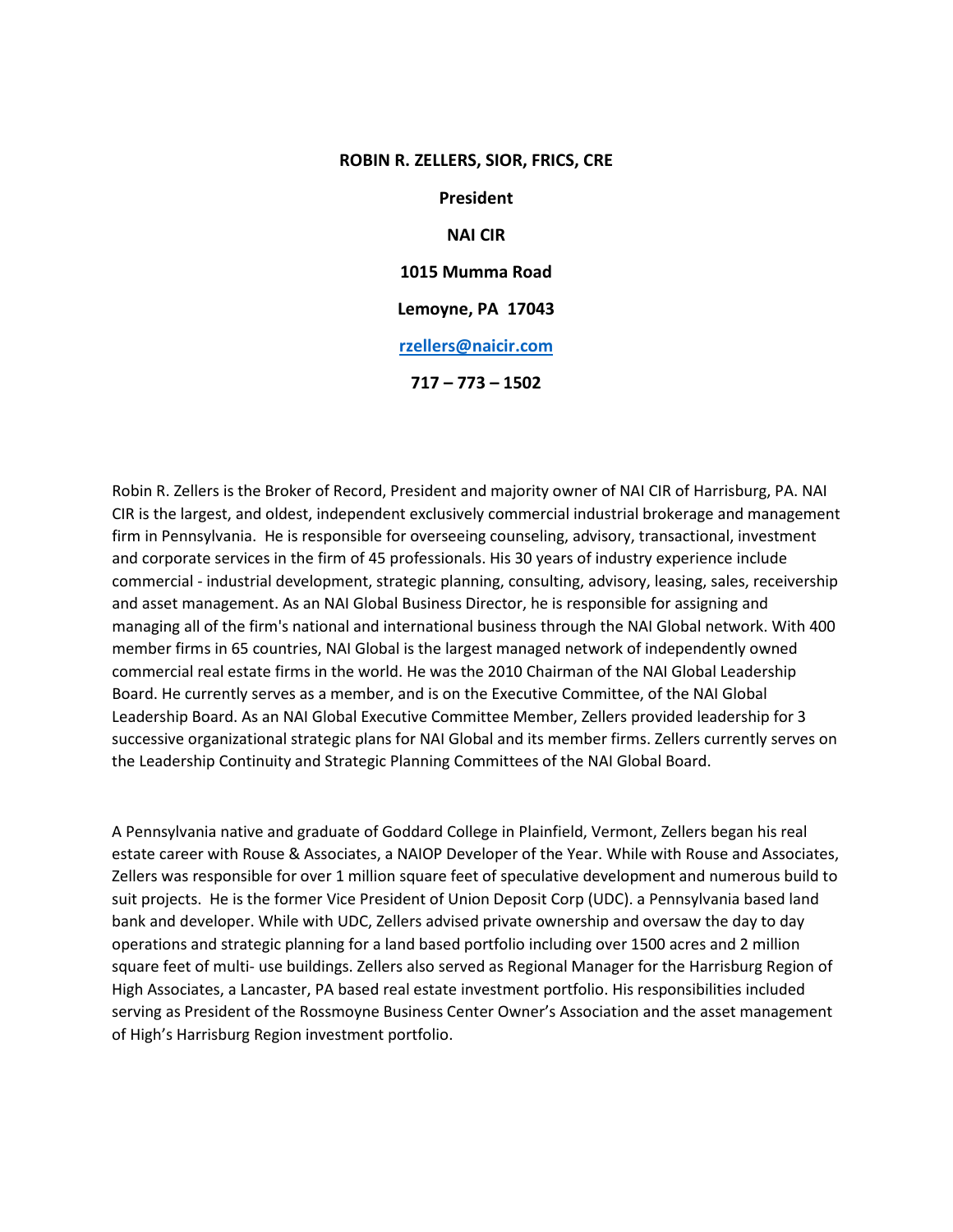# **ZELLERS**

**(cont.)**

Zellers has served as a court appointed receiver for numerous defaulted CMBS assets and led management and investment teams to reposition troubled assets. He has served as a counselor and advisor for the Commonwealth of Pennsylvania, Morgan Stanley, various governmental agencies and numerous private equity investors. He has successfully planned, developed, managed, leased and sold industrial, office and retail buildings as speculative, investment and build-to-suit projects. In 2009, Zellers served as an advisor to the receiver in the long term lease of a 1 million square foot Harrisburg, PA office and parking facility to the Commonwealth of PA. The transaction was cited as one of the 10 largest office transactions in the US in 2009.

In 2013, Zellers was honored by the Society of Industrial and Office Realtors (SIOR) for completing the largest office transaction in the US among cooperating SIOR members. Major clients have included Morgan Stanley, Cantor Fitzgerald, Commonwealth of Pennsylvania, Unified Judicial System of Pennsylvania, Cumberland County Court of Common Pleas, C III Capital Partners, Saybrook Fund Advisors, UPMC Pinnacle Health Systems, Lancaster Mennonite School, Texas Eastern, XEROX, Sandton Capital Partners, Sabal Financial, Washington Place Equities, Dauphin County General Authority, Dauphin County Industrial Development Authority, Dauphin County Economic Development Corporation and the Lancaster County Convention Center Authority.

In 2016, Zellers was invited to membership, with credentials, to The Counselors of Real Estate. Credentialed membership in the Counselors of Real Estate (CRE) is awarded by invitation only and recognizes professionals for their professional integrity and excellence in counseling services within the real estate industry. Of the over 150,000 worldwide practitioners in commercial real estate today, fewer than 1,100 have been awarded the CRE credential.

In June 2017, Zellers took part in the RICS Havana Study Tour, the first international delegation of real estate professional members of the Royal Institution of Chartered Surveyors (RICS) to be hosted by, and study with, real estate representatives of the Cuban government. Zellers is also the managing partner of Cay Holding Company, Ltd., a Turks and Caicos Islands based real estate development and investment company.

Zellers lives in Hershey, PA with his wife, Glenna. They are parents of 4 adult children and two grandchildren. Together they enjoy their dogs, biking and travelling. He has completed an Ironman Triathlon and is a competitive age group triathlete.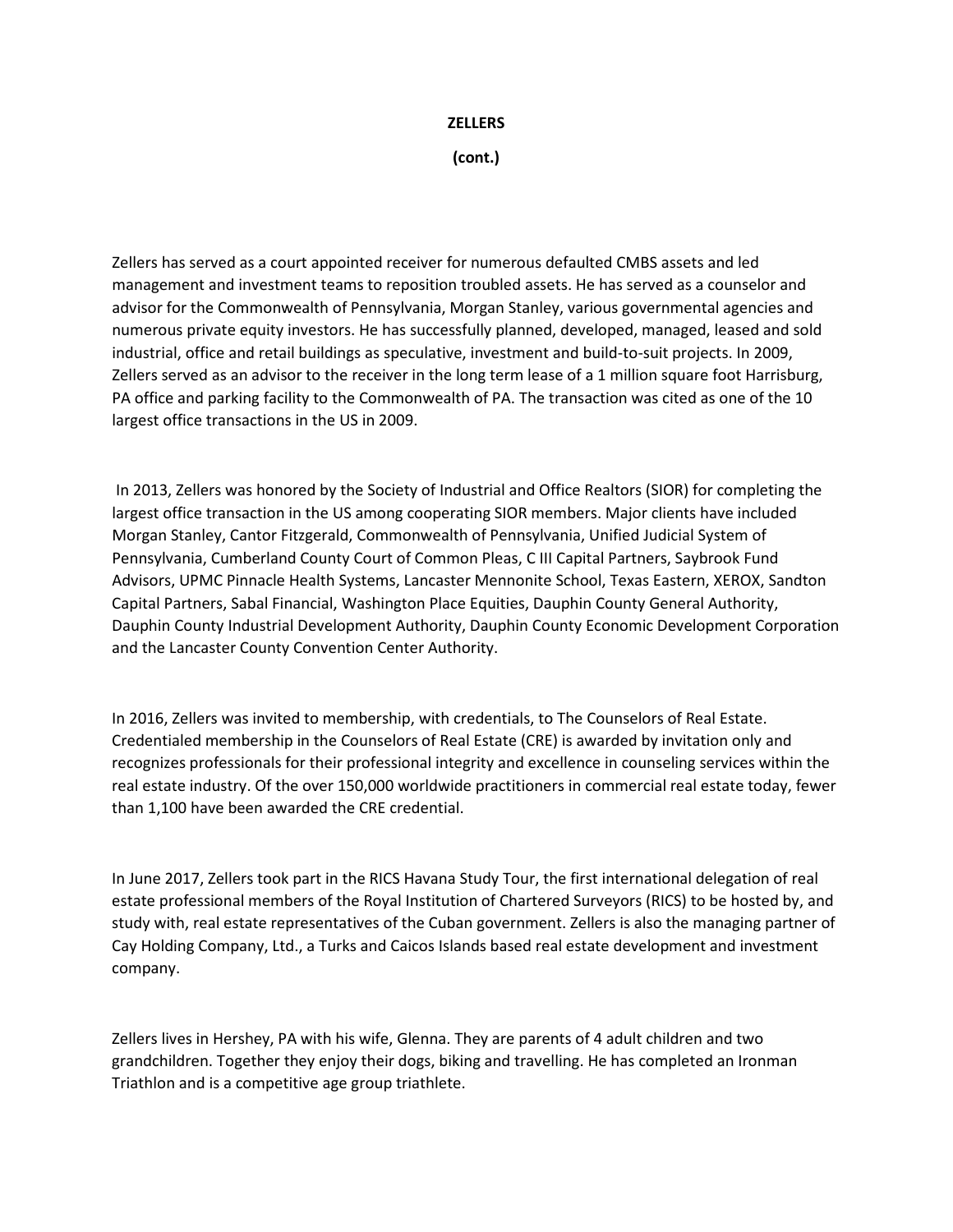# **ROBIN R. ZELLERS, SIOR, FRICS, CRE**

### **PROFESSIONAL MEMBERSHIPS/AFFILIATIONS/AWARDS:**

Licensed Real Estate Broker; Pennsylvania, Maryland The Counselors of Real Estate (CRE), Counselor The Counselors of Real Estate (CRE) Delaware Valley Chapter Chair, 2019 Fellow, Royal Institution of Chartered Surveyors (FRICS) Society of Industrial and Office Realtors (SIOR), Member, Sales Management Specialist Court Appointed Receiver, Court of Common Pleas, Cumberland County, PA NAI Global Leadership Board, Past Board Chair, 2010 NAI Global Leadership Board, Current Executive Committee Member Cay Holding Company, Ltd., Turks and Caicos Islands, Managing Partner SIOR Largest Member to Member Office Transaction in the US, 2013 CoStar Power Broker 2009, 2013 NAI Global Chairman's Award, 2006, 2009 NAI Global President's Award, 2007 NAI Global Eagle Award, 2006, 2007, 2011 NAI Global University Instructor Guest Lecturer, Temple University and Shippensburg University Greater Harrisburg, Pennsylvania and National Association of Realtors, Member Dauphin County Industrial Development Authority, past 10 year Board Member Dauphin County Economic Development Corporation, past 10 year Board Member Rossmoyne Business Center Owner's Association, Past President